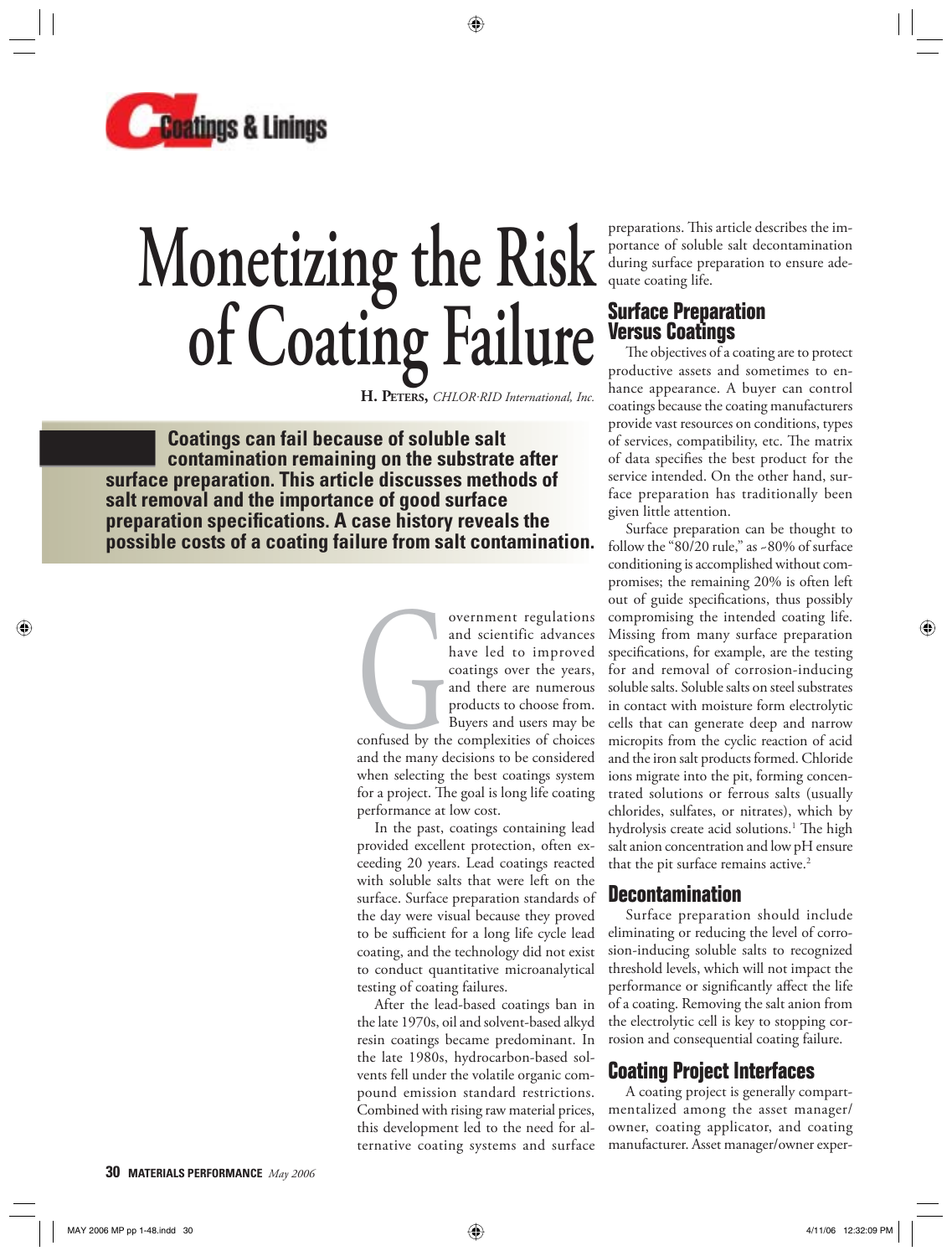tise in proper coating application for a specific structure may be limited, and may not be given a high priority. The asset manager/owner has three major choices:

1) Gain the personal expertise necessary to ensure a coating project is undertaken and completed using the best practices and up-to-date technology. This is unlikely because diverse responsibilities do not allow the time to gain the expertise required.

2) Rely on a contractor who is assumed to offer the best and most advanced processes for completing a coatings project. This is valid in theory, but in reality a contractor's incentive is to complete the project in the most costconscious fashion and within strict time constraints. Also, projects are frequently awarded to the lowest bidder.

3) Seek the assistance of an outside coatings consultant/inspector to create a specification, serve as a third-party expert to oversee its proper implementation, and institute best practices for quality results. To bring in a consultant for what may be considered commonplace knowledge or a simple task is perceived to be an added cost. Furthermore, unless the consultant/expert is kept on the project from its inception, proper implementation may not be followed unless total control of project monitoring is delegated to the consultant.

#### **Cost of Corrosion**

According to a 2002 U.S. Federal Highway Administration-funded study,<sup>3</sup> the identifiable cost of corrosion in the United States is estimated at \$276 billion annually, with an actual cost more likely to be more than \$500 billion. Life cycle extension through proper surface preparation and coating application can raise the cost effectiveness of the project. The "just paint" it" approach to protective coating projects is wasteful and actually poor stewardship of resources.

## **Primary Asset Preservation Responsibility**

The primary responsibility for maximizing coating life and performance falls on the asset manager/owner. This person must ensure that the specification standards and project performance requirements will maximize the return for a given expenditure.

The correlation between corrosioninducing soluble salts and coating failure is well known and documented.<sup>4-5</sup> A good first step is to test for these nonvisible soluble salt contaminants. It is worth considering the minimal cost of field testing for these contaminating species, and removal if necessary, during surface preparation to minimize premature coating failure. Commercially available, field-ready, nondestructive inspection/examination test kits can be used for this purpose. Checking the bare substrate immediately after abrasive removal of mill scale and surface rust exposes the pits in which the salt anions may be concentrated.

If contaminating soluble salts are identified, conventional removal methods may be ineffective or more costly than alternatives.<sup>6-7</sup>

An alternative for surface salt removal is an acidic chemical wash. It is worth validating the efficacy of an acidic salt remover to ensure it has proven performance and no environmental restrictions and waste disposal costs.

## **Cost and Performance**

The incremental cost of testing and chemical remediation to achieve specified limits on surface soluble salts is calculated at  $-3\%$  of the total project cost. This is not significant for a controllable variable, which can cause coatings to fail prematurely.

One method of dealing with saltcontaminated surfaces has been to perform several cycles of abrasive blasting and water washing. The total cost of several of these cycles is ~\$2/ft<sup>2</sup> per cycle. Waterjetting for surface preparation has become popular; the cost of equipment is lower, but the calculated full cost is in the range of \$4.60 to \$6/ft<sup>2</sup>.

In immersion service, the use of clean, uncontaminated abrasive to remove rust and to develop the desired surface profile, followed by the application of a properly balanced chemical formulation, typically will cost-effectively remove the contaminating salts with one wash. The chemical is applied with a pressure washer immediately following abrasive blasting. Costs for this surface preparation sequence range from \$2.15 to \$2.75/ft<sup>2</sup> (regional cost factors and NACE No. 2/SSPC SP-108 near white metal or NACE No. 1/ SSPC SP-59 white metal surface create the range).

Verification of removal of the salts to specified limits is important because the tolerance levels under coatings are extremely low. Three  $\mu$ g/cm<sup>2</sup>, a common chloride limit for immersion service,<sup>10</sup> is the equivalent of  $0.17$  oz/1,000 ft<sup>2</sup>.<sup>11</sup> Thus, accurate microanalytic field testing techniques should be used to ensure ionspecific species are accurately quantified.

### **Case Study: Cost of a Coating Failure**

In a tank-lining project, a turnkey bid was issued to reline the floor and up 2 ft (0.6 m) on the wall of a light fuels storage tank. The total area to be abrasive-blasted to white metal (NACE No. 1/SSPC SP-5) and relined was slightly more than 18,500  $\text{ft}^2 \left( 1,718 \text{ m}^2 \right)$ . The tank was emptied and made available to the contractor at a stage where sludge was to be removed and properly disposed of. The tank was then hydroblasted and solvent cleaned to prepare for surface preparation and recoating. The contract was awarded to the low bidder at  $$111,030$  (\$6/ft<sup>2</sup>), a typical cost experienced by the owner on similar projects.

The specification outlining the required work was provided by the owner. It did not indicate testing for surface salts or salt decontamination. The presence of corrosion-inducing residual salts is more pronounced in severe services, such as tank linings, than elsewhere.<sup>12</sup> In this case, the testing for and use of a chemical soluble salt remover for the area involved was estimated at slightly more than \$4,100 (Table 1).

The risk for not testing and remediating salts on the substrate surface can be calculated from Equation (1):

> Risk = Probability of the Event  $\times$  Cost of the Event (1)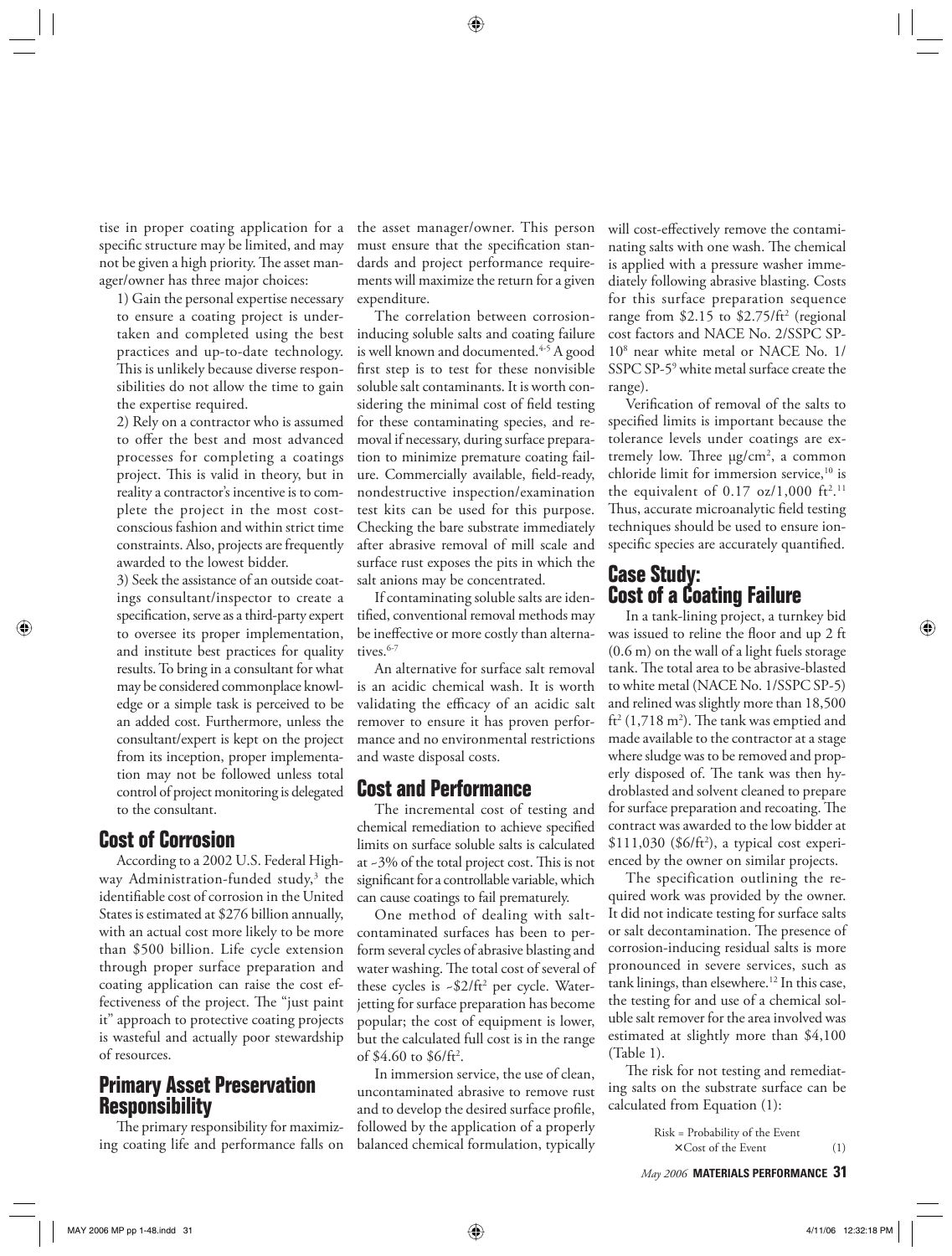#### **TABLE 1 TESTING AND DECONTAMINATION COSTS**

| Cost<br><b>Breakdown</b> | Testing <sup>(A)</sup> | Decontamination <sup>(B)</sup> | Total          |  |
|--------------------------|------------------------|--------------------------------|----------------|--|
| Labor<br>Materials       | \$152<br>906           | \$650<br>2,405                 | \$802<br>3,311 |  |
| Total                    | \$1,058                | \$3,055                        | \$4,113        |  |
|                          |                        |                                |                |  |

<sup>(A)</sup>Eight tests/h at \$45/h: five tests for the first 1,000 ft<sup>2</sup>, two tests on each 1,000 ft<sup>2</sup> of the next 4,000 ft<sup>2</sup>, and one test for 1,000 ft<sup>2</sup> thereafter.

(B)15 h at \$28/h.

#### **TABLE 2**

## **COST OF REWORK FOR A TANK LINING FAILURE(A)**

| Tank empty and clean:     | \$33,000  | Sludge remove, disposal, venting, dehumidification,           |
|---------------------------|-----------|---------------------------------------------------------------|
|                           |           | hydroblasting, solvent clean                                  |
| Failure analysis:         | 45,000    | Failure inspection, testing, legal fees                       |
| Tank use loss:            | 8,500     | 60 days of 20-year life tank with original investment of      |
|                           |           | \$1 million                                                   |
| Overhead expense:         | 5,551     | 5% of project expense. Include safety, training, disruptions, |
|                           |           | security, etc.                                                |
| Abrasive blasting:        | 55,515    | NACE No. 1/SSPC SP-5 white metal blast                        |
| Testing and salt removal: | 4,100     |                                                               |
| Coating:                  | 22,402    | Coating plus \$15,000 labor                                   |
|                           |           |                                                               |
| Total                     | \$174,068 |                                                               |
|                           |           |                                                               |

(A)Does not take into account any environmental impact costs.

# **TABLE 3 RISK UNDER THREE ASSUMED SCENARIOS**

**Coating Failures Caused by Residual Salts (%)**

|                                      | 15       | 50       | 80        |
|--------------------------------------|----------|----------|-----------|
| Monetary risk of the coating failure | \$26,112 | \$87,039 | \$139,263 |
|                                      |          |          |           |

The probability of the event is the percentage of failures found during forensic analysis that have been caused by leaving residual salts on the surface prior to coating. To be as objective as possible, and because this has not been scientifically or statistically validated, values of 15 to 20% of failures to upwards of 80% of failures have been attributed by field inspectors during failure analysis. Three scenarios-15, 50, and 80%—are used in this discussion as the probability ranges for determining the numeric risk for not testing and removing surface salts.

Table 2 describes the cost of the event. The events of the initial project are repeated, but costs from an unplanned failure must be added.

Table 3 shows the risk under the three assumed scenarios, using the estimated cost of rework and associated costs from Table 2.

In some cases, expenses may be amortized over the expected life of the project. In the case of hydrocarbon storage tanks and API standards, and more specifically API  $652$ ,<sup>13</sup> the industry is working to increase the time between inspections from 10 to 20 years, so a 20-year coating life would be the minimum required. The discount value of the expense for a failure occurring during a distant future year is immaterial, because residual salts may cause coating failure in the first few months to three years.

The numeric risk of 15% of all coating failures being caused by remaining corrosion-inducing salts is more than \$26,000. If the risk is at 80%, the number is much greater. The incorporation of testing and

chemical removal of contaminating salts adds an incremental cost of ~\$4,100 (Table 1). This initial expense is significantly less than the risk of even a 15% coating failure rate. The coating failure rate caused by salts could be lowered to <3% and still justify the inclusion of both testing and remediation in the work project.

# **Conclusions**

Generational changes in coatings, updated surface testing techniques and equipment, and time-efficient steps incorporated into surface preparation specifications offer fundamental, simple, and proven methods for asset owners/managers to achieve objectives of optimizing the coating life cycle, reducing long-term costs, and eliminating unnecessary asset downtime.

#### **References**

1. N.D. Budianski, J.L. Hudson, J.R. Scully, "Origins of Persistent Interaction Among Localized Corrosion Sites on Stainless Steel," J. of Electrochem. Soc. 151, 4 B233-B243  $(2004)$ 

2. H.R. Uhlig, R.W. Revie, Corrosion and Corrosion Control (New York, NY: John Wiley & Sons, 1985), pp. 314-315.

3. G.H. Koch, M.P.H. Brongers, N.G. Thompson, Y.P. Virmani, J.H. Payer, "Corrosion Costs and Preventive Strategies in the United States," FHWA-RD-01-156 (Washington, D.C.: FHWA, 2002).

4. D.G. Weldon, T.A. Caine, Proceedings of SSPC Symposium (Pittsburgh, PA: SSPC, 1985).

5. M. Morcillo, J. Simancas, JPCL 14, 9 (1997): p. 40.

6. M. Morcillo, "Soluble Salts: Their Effect on Premature Degradation of Anticorrosive Paints," Prog. in Org. Coatings 36, 144 (1999).

7. D. Dasgupta, T.K. Ross, Brit. Corros. J. 6, 238-239 (1971).

8. NACE No. 2/SSPC SP-10, "Joint Surface Preparation Standard Near-White Blst Cleaning" (Houston, TX: NACE International).

9. NACE No. 1/SSPC SP-5, "Joint Surface Preparation Standard White Metal Blast Cleaning" (Houston, TX: NACE).

10. Preservation Process Instruction (PPI) CORE, PPI 63101-000 (latest revision), "Cleaning, Surface Preparation, and Painting Requirements" (Washington, D.C.: Naval Sea Systems Command).

11. G.C. Soltz, "The Effects of Substrate Contaminants on the Life of Epoxy Coatings Submerged in Sea Water," NSRP Report, TASK No. 3-84-2, March 1991.

12. M. Dromgool, "Maximizing the Life of Tank Linings," JPCL 12, 3 (1995): p. 5.

13. API Standard 652, "Lining of Aboveground Storage Tank Bottoms" (Washington, D.C.: American Petroleum Institute).

HARRY PETERS is the Managing Director of CHLOR·RID International, Inc., PO Box 908, Chandler, AZ 85244. He has more than 30 years of experience in the chemical refining, petrochemical, and capital equipment industries serving in various U.S. and global assignments including business development, marketing, sales, and business management. He is an eight-year member of NACE. MP